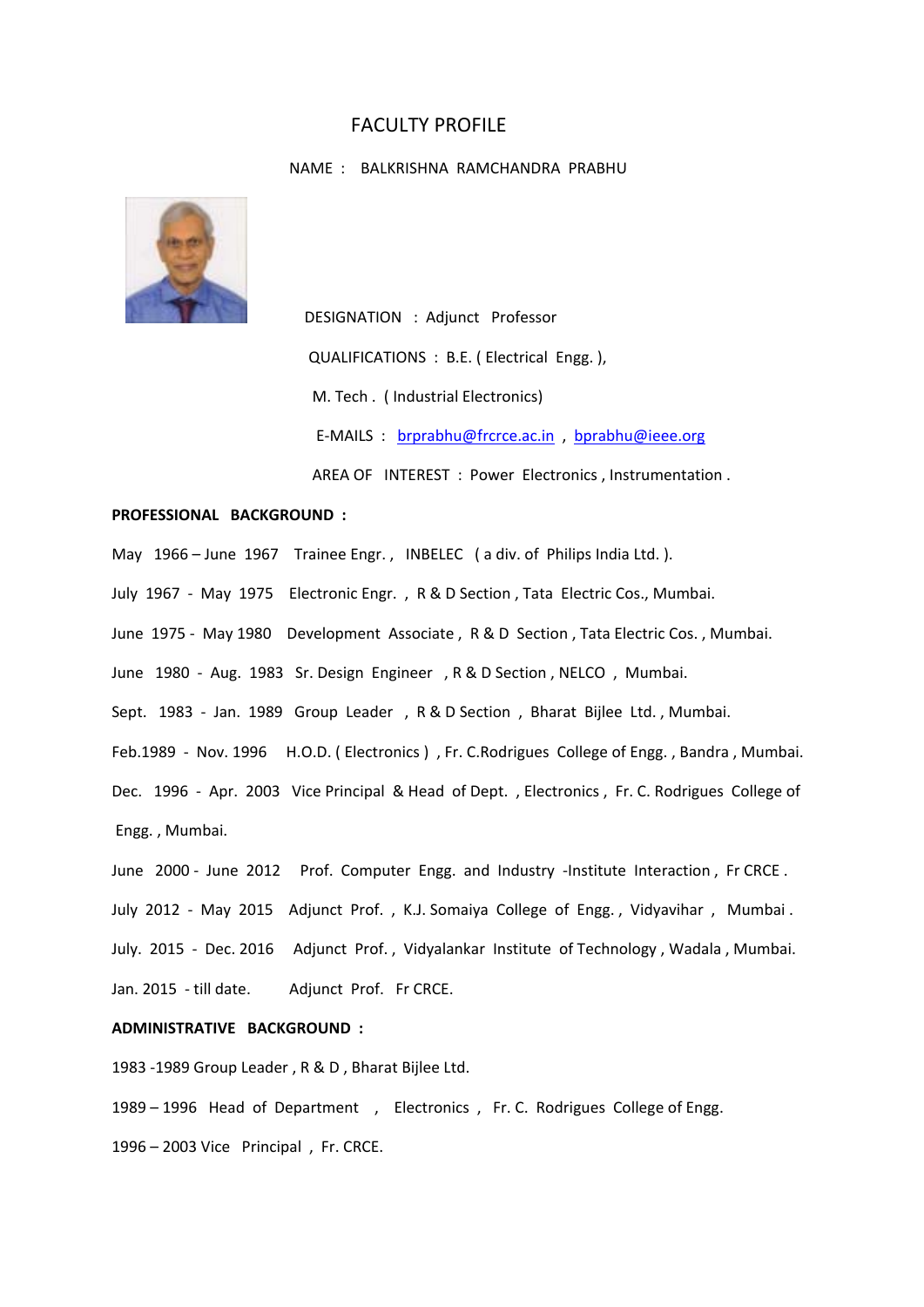# **EDUCATIONAL DETAILS :**

B.E.( Electrical Engg. ), June 1964, Birla Vishwakarma Mahavidyalaya, Anand, Gujrat. M.Tech. ( Industrial Electronics ) , June 1966 , I.I.T. Mumbai.

# PUBLICATIONS :

1. B.R.Prabhu & K.P.P. Nambiar , " Master Clock Control System " Journal of IETE , 1971 , vol.17 ,No.12 ,pp 436‐439.

2. B.R.Prabhu , A.M.Abhyankar , A.T. Devarajan & K.P.P.Nambiar

" A Design Basis for Ferro –Resonant Parallel Inverters with SCR " , Journal of IETE ,

1974 ,vol. 20 , No. 1 & 2 , pp. 50 – 53.

## **TRAINING PROGRAMS CONDUCTED** :

Resource person STTP " Emerging Technological Trends in Power Electronics & Drives " organised by Shah & Anchor Katchhi College , July 2015.

**BOOKS AUTHORED** – Nil.

**PhD SUPERVISED - Nil.** 

#### **PARTICIPATION IN TRAINING PROGRAMS :**

- 1. Programming with Basic conducted by Computer Society of India in Sept. 1981
- 2. Labview workshop conducted by National Instruments India in Dec. 2014.

# **INTERACTION WITH OUTSIDE WORK :**

Consultancy projects for B.A.R.C. - development of products such as Stepper Motor Controllers &, Power Amplifier using IGBT's for magnet coil .

Repairs of equipments such as Ion Mass Spectrometer , Magnetic Resonance Fatigue Testing Machine , Quenching Dilatometer, Thermal Analyzer & Thermal Diffusivity Measuring System at B.A.R.C.

Design & development of Digital Power Factor Meter for Meco Instruments Ltd.

Design & Development of controller for Induction Heater for Inventum Ltd.